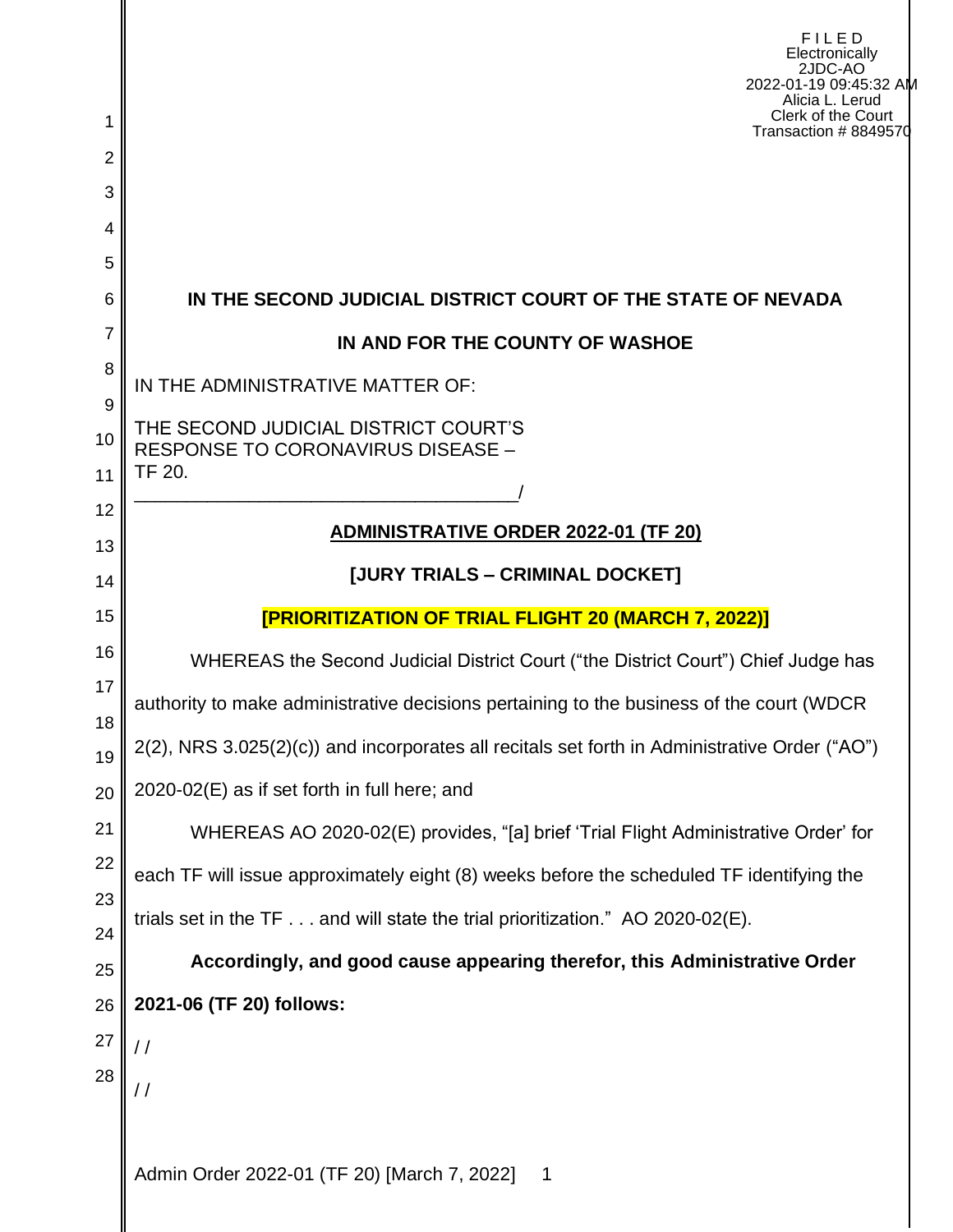## **Trial Flight ("TF") 20 shall proceed on March 7, 2022, as stated:**

| $\overline{2}$<br>3                                                  | <b>TF</b><br><b>POSITION</b>                  | DEPT.          | <b>CASE NO.</b>                             | <b>NAME</b>                                                                                                                                                                                                                                                                          | EST.<br><b>DAYS</b>     |
|----------------------------------------------------------------------|-----------------------------------------------|----------------|---------------------------------------------|--------------------------------------------------------------------------------------------------------------------------------------------------------------------------------------------------------------------------------------------------------------------------------------|-------------------------|
|                                                                      | 1                                             |                |                                             | Pursuant to AO 2 020-02(E), any trials                                                                                                                                                                                                                                               |                         |
| 4                                                                    |                                               |                |                                             | in TF 19 that are not completed in TF                                                                                                                                                                                                                                                |                         |
| 5                                                                    |                                               |                |                                             | 19's 4-week interval commence here                                                                                                                                                                                                                                                   |                         |
| 6                                                                    |                                               |                |                                             | and shall be heard in the order set in<br>AO 2021-06 (TF 19) <sup>1</sup>                                                                                                                                                                                                            |                         |
|                                                                      |                                               |                |                                             |                                                                                                                                                                                                                                                                                      |                         |
| 7                                                                    | $\overline{2}$                                | 4              | CR21-3882A                                  | State v. Russell Lee Garner<br><b>INVOKED</b>                                                                                                                                                                                                                                        | $\overline{2}$          |
| 8                                                                    | $\mathbf{3}$                                  | $\overline{4}$ | CR16-1290                                   | State v. Edward Samuel Pundyk                                                                                                                                                                                                                                                        | 14                      |
| 9                                                                    | 4                                             | 1              | CR19-1426                                   | State v. Alex Rivas-Valenzuela                                                                                                                                                                                                                                                       | 4                       |
| 10                                                                   | 5                                             | 1              | CR19-2626                                   | State v. Zafferine Amit McGilbra                                                                                                                                                                                                                                                     | 8                       |
|                                                                      | $6\phantom{1}6$                               | 8              | CR21-0024A                                  | State v. Juan Manuel Lopez-Leyva                                                                                                                                                                                                                                                     | 10                      |
| 11                                                                   | $\overline{7}$                                | 1              | CR20-0976                                   | State v. Todd Julius Heiskanen                                                                                                                                                                                                                                                       | 3                       |
|                                                                      | 8                                             | 1              | CR20-1881                                   | State v. Brad Danon Youngs                                                                                                                                                                                                                                                           | 3                       |
| 12                                                                   | 9                                             | 9              | CR20-2088                                   | State v. Hopate Vailahi Kaho                                                                                                                                                                                                                                                         | 5                       |
| 13                                                                   | 10                                            | 8              | CR20-2234                                   | State v. Manuel Mariscal                                                                                                                                                                                                                                                             | $\overline{\mathbf{4}}$ |
|                                                                      | 11                                            | 9              | CR20-3188                                   | State v. Tyler Atencio                                                                                                                                                                                                                                                               | 5                       |
| 14                                                                   | 12                                            | 9              | CR21-0931                                   | State v. David William McCord                                                                                                                                                                                                                                                        | 3                       |
| 15                                                                   | 13                                            | $\overline{7}$ | CR21-1857                                   | State v. Cody Tyler Hinkley                                                                                                                                                                                                                                                          | 5                       |
|                                                                      | 14                                            | 10             | CR21-2144A                                  | State v. Quinzale Mason                                                                                                                                                                                                                                                              | 3                       |
| 17<br>18<br>19<br>20<br>21<br>22<br>23<br>24<br>25<br>26<br>27<br>28 | 14, 2022.<br>/ /                              |                |                                             | Unless otherwise ordered by pre-trial order in an individual department, all motions in<br>TF 20 cases must be fully briefed and submitted not later than February 7, 2022. All pre-<br>trial motions will be heard and decided by the individual department not later than February |                         |
|                                                                      | <sup>1</sup> AO 2020-02(E), p. 7, lns. 12-16. |                | Admin Order 2022-01 (TF 20) [March 7, 2022] | $\overline{2}$                                                                                                                                                                                                                                                                       |                         |